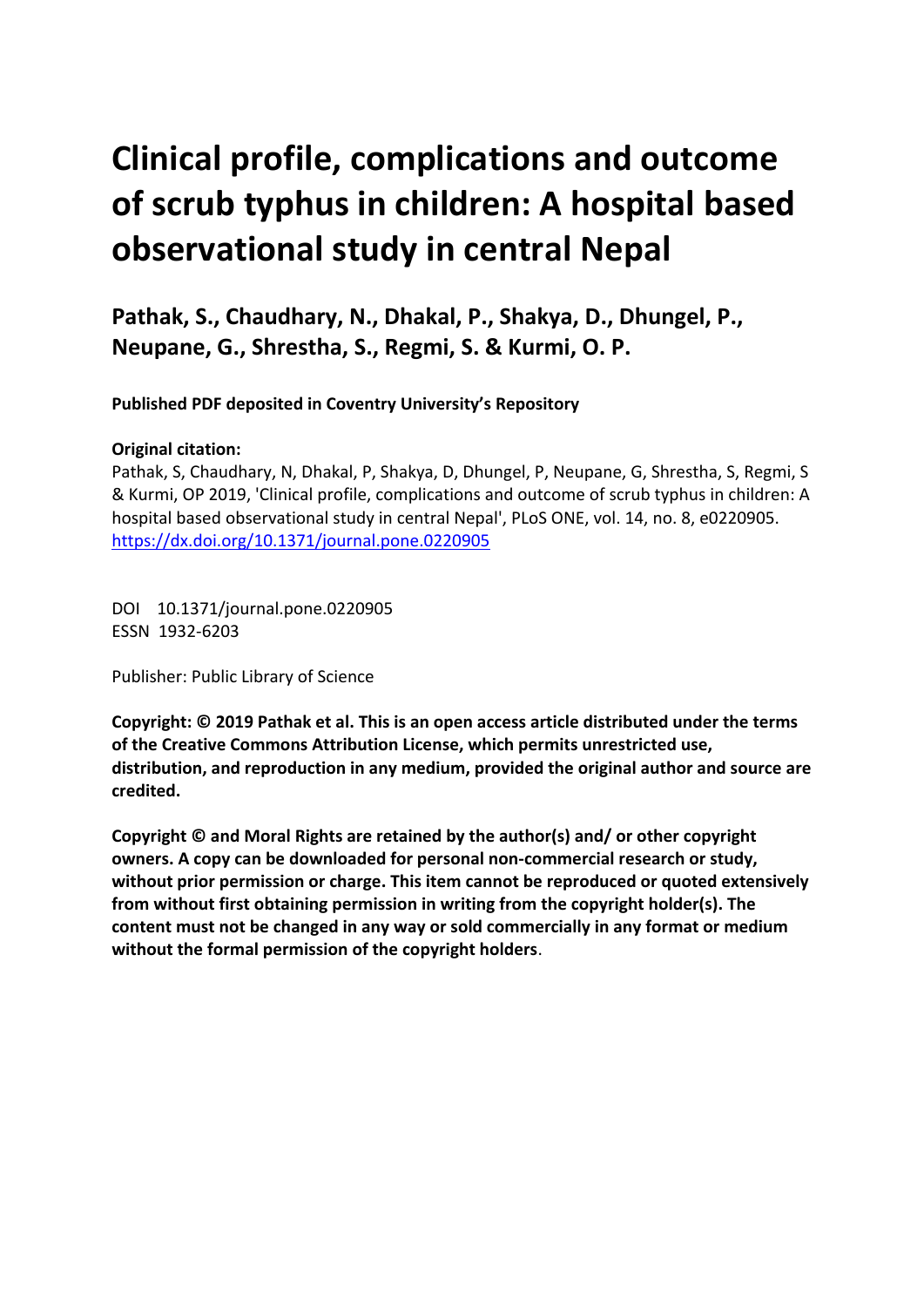

## **OPEN ACCESS**

**Citation:** Pathak S, Chaudhary N, Dhakal P, Shakya D, Dhungel P, Neupane G, et al. (2019) Clinical profile, complications and outcome of scrub typhus in children: A hospital based observational study in central Nepal. PLoS ONE 14(8): e0220905. <https://doi.org/10.1371/journal.pone.0220905>

**Editor:** Ulrike Gertrud Munderloh, University of Minnesota, UNITED STATES

**Received:** February 27, 2019

**Accepted:** July 25, 2019

**Published:** August 13, 2019

**Copyright:** © 2019 Pathak et al. This is an open access article distributed under the terms of the Creative Commons [Attribution](http://creativecommons.org/licenses/by/4.0/) License, which permits unrestricted use, distribution, and reproduction in any medium, provided the original author and source are credited.

**Data Availability Statement:** All relevant data are within the manuscript and its Supporting Information files.

**Funding:** The author(s) received no specific funding for this work.

**Competing interests:** The authors have declared that no competing interests exist.

RESEARCH ARTICLE

## Clinical profile, complications and outcome of scrub typhus in children: A hospital based observational study in central Nepal

 $\mathsf{Santosh} \, \mathsf{Pathak}^{\mathsf{1}\circ}, \mathsf{N}$ agendra Chaudhary $\bigcirc^{\mathsf{2}\circ\ast}, \mathsf{Prativa} \, \mathsf{Dhaka} \mathsf{l}^3, \mathsf{Disuja} \, \mathsf{Shakya}^1,$ **Prativa Dhungel<sup>1</sup>, Gagan Neupane<sup>64</sup>, Sandeep Shrestha<sup>2</sup>, Shanti Regmi<sup>1</sup>, Om P. Kurmi5,6**☯

**1** Department of Pediatrics, Chitwan Medical College, Bharatpur, Nepal, **2** Department of Pediatrics, Universal College of Medical Sciences, Bhairahawa, Nepal, **3** Department of Woman's Health and Development, School of Nursing, Chitwan Medical College, Bharatpur, Nepal, **4** Shreegaun Primary Health Care Centre, Dang, Nepal, **5** Population Health Research Institute, Department of Medicine, McMaster University, Hamilton, Canada, **6** Division of Respirology, Department of Medicine, McMaster University, Hamilton, Canada

☯ These authors contributed equally to this work.

\* enagendra@hotmail.com

### Abstract

#### **Background**

Scrub typhus, an important cause of unexplained fever, is grossly neglected and often misdiagnosed in low and middle income countries like Nepal. The main aim of this study was to report on the clinical profile and complications of scrub typhus and its outcome in Nepalese children.

#### **Methods**

A prospective observational study was carried out in children aged 1–16 years, admitted to a tertiary care hospital of central Nepal in between July 2016- Aug 2017. Scrub typhus was diagnosed with IgM ELISA.

#### **Results**

All cases of scrub typhus ( $n = 76$ ) presented with fever and commonly had other symptoms such as headache (75%), myalgia (68.4%), vomiting (64.5%), nausea (59.2%), abdominal pain (57.9%), cough (35.5%), shortness of breath (22.4%), altered sensorium (14.5%), rashes (13.2%) and seizures (11.8%). Important clinical signs noticed were lymphadenopathy (60.5%), hepatomegaly (47.4%), edema (26.3%), jaundice (26.3%), and splenomegaly  $(15.8\%)$ . About 12% (n = 9) had necrotic eschar. Similarly, thrombocytopenia, raised liver enzymes and raised creatinine values were seen in 36.9%, 34.2% and 65.8% respectively. The most common complications were myocarditis (72.4%), hypoalbuminemia (71.1%), severe thrombocytopenia (22.4%), renal impairment (65.8%), hyponatremia (48.7%) and hepatitis (34.2%). Over two-thirds (69.70%) of the cases were treated with doxycycline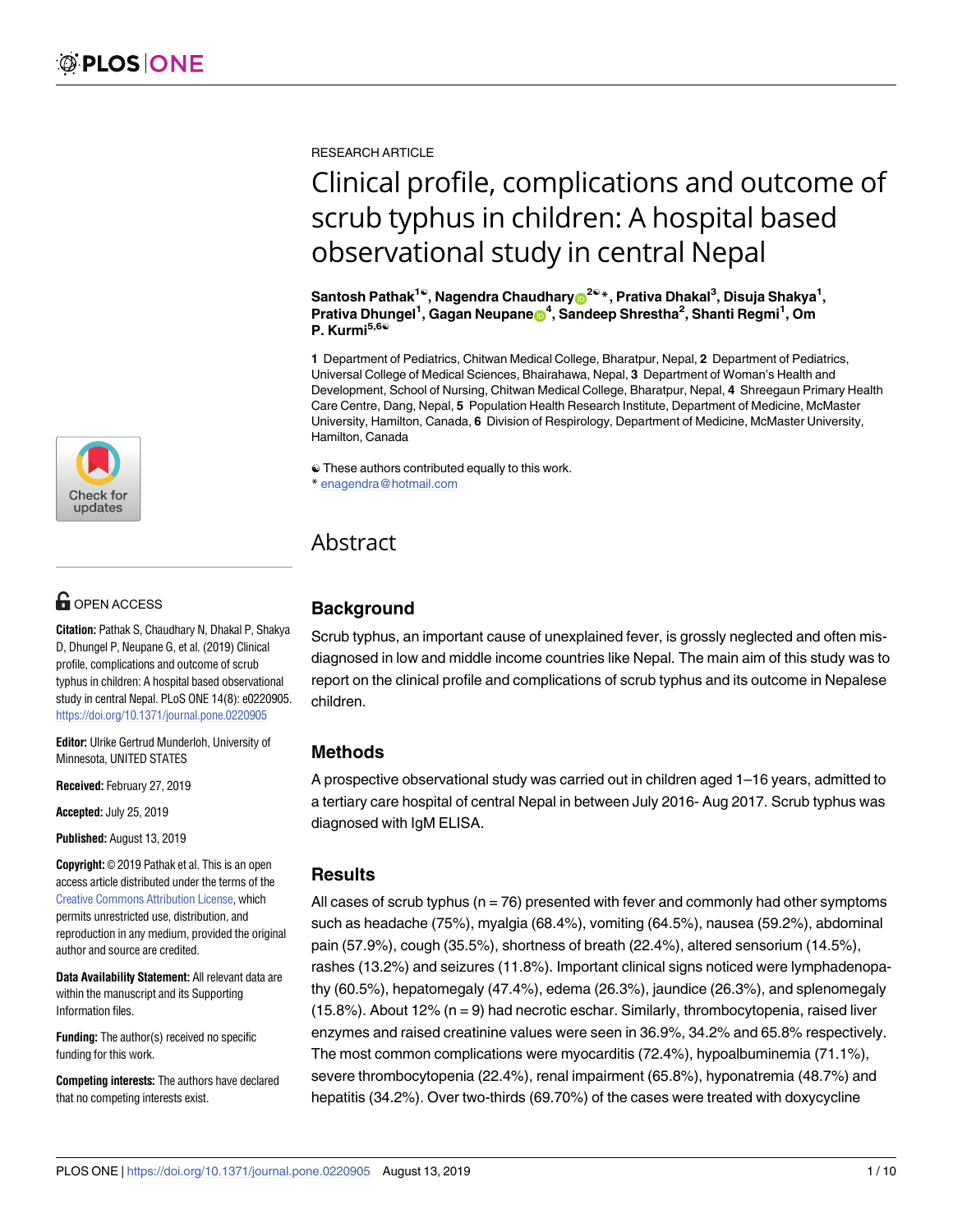<span id="page-2-0"></span>followed by combination with azithromycin in the remaining 18.4%. Overall, mortality rate in this group was 3.9%.

#### **Conclusions**

Scrub typhus should be considered as a differential in any community acquired acute undifferentiated febrile illness regardless of the presence of an eschar. Myocarditis and acute kidney injury are important complications which when addressed early can prevent mortality. Use of doxycycline showed a favorable outcome.

#### **Introduction**

Scrub typhus, an important cause of tropical fever in northern Australia, the western Pacific islands and South Asia including India and Nepal, is caused by a zoonotic obligate intracellular, gram negative bacteria, transmitted by a bite of trombuculid mite, the chigger [\[1](#page-9-0), [2](#page-9-0)].The disease is grossly under-diagnosed in low and middle income countries (LMICs) as the presentation and index of suspicion is low among clinicians. Limited awareness about the disease and lack of diagnostic facilities in developing nations like Nepal are also important reasons for the under-diagnosis of the disease and delay in specific treatment have been reported to be associated with increased case fatality rates [\[2\]](#page-9-0).

Scrub typhus in Nepal was first ever reported in 1981 and a hospital based study carried out in 2004 found 28 cases of scrub typhus among 876 enrolled febrile patients [\[3\]](#page-9-0). In a recent study (2017) conducted in National Public health laboratory (Nepal) reported that 40.3% of blood samples collected from patients with acute febrile illness were positive for IgM against *O*. *tsutsuga ushi* [[4](#page-9-0)].

Scrub typhus can manifest with nonspecific symptoms, such as fever, myalgia, hepatosplenomegaly, lymphadenopathy and thrombocytopenia and hence it should be considered as an important cause of acute undifferentiated fever in tropical and subtropical regions  $[5-7]$ .

Although few studies have been reported previously, the data of scrub typhus in children is scarce. Therefore, a hospital based study was conducted in Chitwan district of central Nepal to study the clinico-laboratory profile and therapeutic outcome of scrub typhus in children aged 1–16 years of life.

#### **Methods**

#### **Ethical approval**

The study was approved by the Institute research Committee (IRC) of Chitwan Medical College, Bharatpur, Nepal *(Reference number-CMC-IRC-112, dated 30 June, 2016)*. Written and oral consents were taken from the informants.

#### **Hospital setting, patient selection and diagnosis**

A prospective observational study was conducted at Chitwan Medical College Teaching Hospital (CMC-TH), a tertiary care referral teaching hospital situated in central region of Nepal over a period of 14 months  $(1<sup>st</sup>$  July 2016-31<sup>st</sup> Aug 2017). Children aged 1–16 years were included in the study. All suspected cases with fever  $(n = 312)$  but without any identifiable infection along with presence of one or more of the following clinical features (rashes, edema, hepatosplenomegaly, lymphadenopathy and eschar) were subjected to serological test for scrub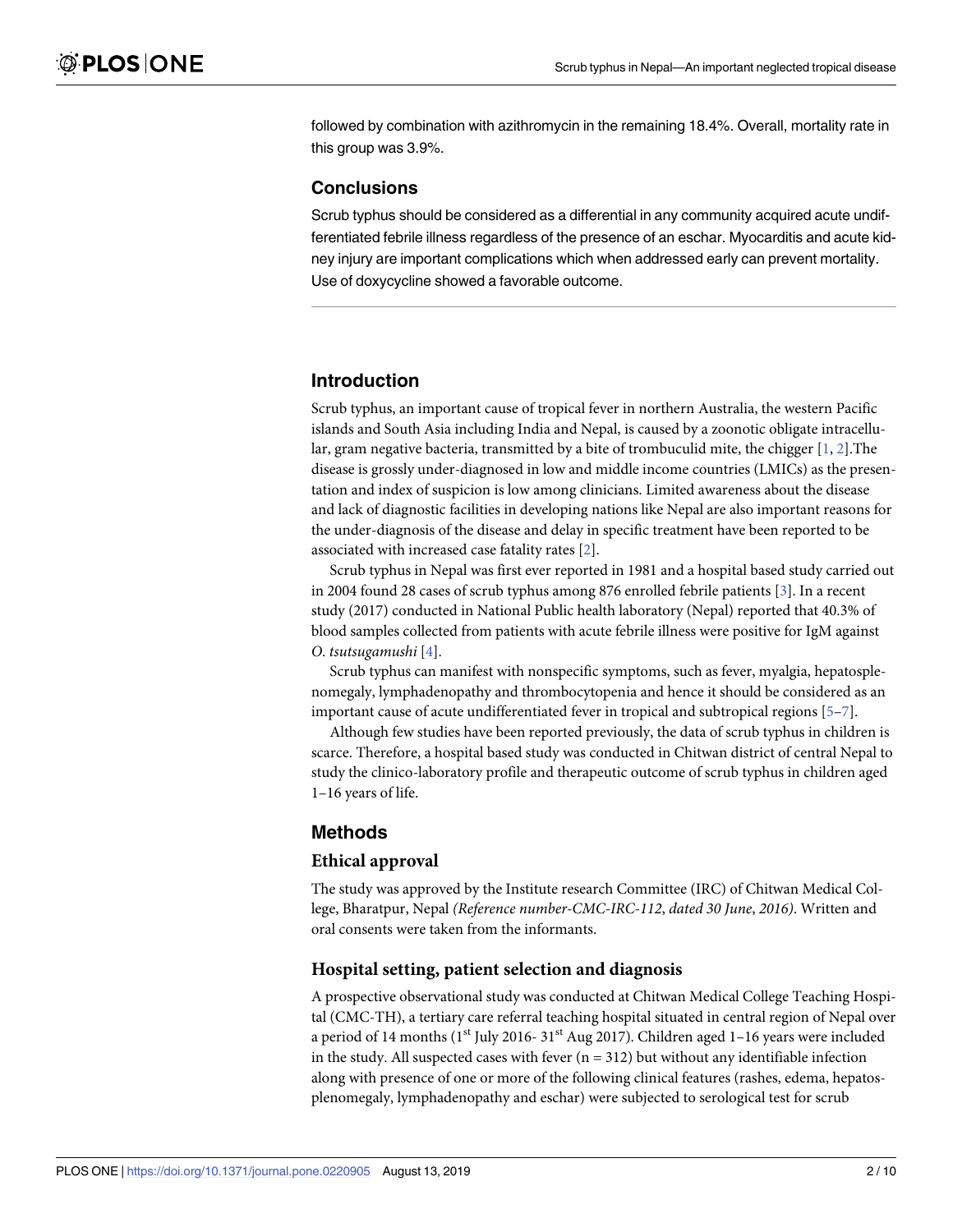typhus. Common infectious conditions such as that could clinically mimic scrub typhus were ruled out by performing the following tests: peripheral smear and rapid antigen test for malaria, dengue (NS1 antigen and IgM antibody) test, urine and blood cultures as per clinical aspect. Leptospira serology and an HIV-ELISA were performed when clinically indicated. Cardiac evaluation (Echocardiography and CPK-MB) and cerebrospinal fluid (CSF) analysis was performed for selected cases with suspected myocarditis or meningoencephalitis respectively. Serological diagnosis for scrub typhus was made by IgM ELISA test (In BiOS International, Inc. Seattle USA). A favorable clinical response with oral doxycycline and azithromycin (defervescence within 48 hours) was considered an additional evidence of the disease. Diagnosed cases ( $n = 76$ ) were treated with a 7-10 day course of antibiotics [doxycycline 5-7 mg/kg/day twice daily and few were treated with doxycycline plus ceftriaxone (considering other co-infection) while those showing poor response with doxycycline (fever persisting even after 72 hours of therapy) and ceftriaxone were treated with oral or intravenous azithromycin for 5 days]. Children who did not tolerate doxycycline and had nausea and vomiting soon after its intake were given intravenous azithromycin instead of injectable doxycycline, as injectable doxycycline is not available in Nepal. Chloramphenicol or rifampicin was not used in our center for any patients. The response to treatment, the defervescence time, and the complications were noted. Children included in the study were followed up to discharge, mortality or leave against medical advice (LAMA).

#### **Definitions**

The following criteria were used to define the various complications in scrub typhus.

- Acute Kidney Injury (AKI): Rise of serum creatinine of at least 0.3 mg/dl or 50% higher than baseline within a 24–48 hour period or a reduction in urine output to 0.5 mL/kg per hour for longer than 6 hours.
- Acute hepatitis: Elevation of serum transaminases more than 2 times the normal upper limit.
- Meningoencephalitis: Altered sensorium along with signs of meningeal irritation and/or seizures associated with elevated protein and lymphocytic/neutrophilic cytology with normal or low sugar on CSF analysis.
- Multiple Organ Dysfunction Syndrome (MODS): Dysfunction of more than one organ, requiring intervention to maintain homeostasis.
- Myocarditis: Child with tachypnea, tachycardia and/or  $(S_3$  gallop, shock) along with echocardiographic finding suggestive of reduced ejection fraction and elevated cardiac enzymes (CPK-MB).
- Hyponatremia: Serum sodium level less than 135 meq/L.
- Hypoalbuminemia: Serum albumin level less than 2.5 gm/dl.

#### **Variables**

Clinical data, including the duration of fever, associated symptoms, vital signs, and the general and systemic examination findings, were recorded. A careful search for eschar was performed in all patients. Data regarding age, sex and residential area were collected. Complete blood counts, chest X-rays, renal function test (urea, creatinine), liver function test (serum bilirubin, aspartate transaminase, alanine transaminase, serum albumin, total protein and alkaline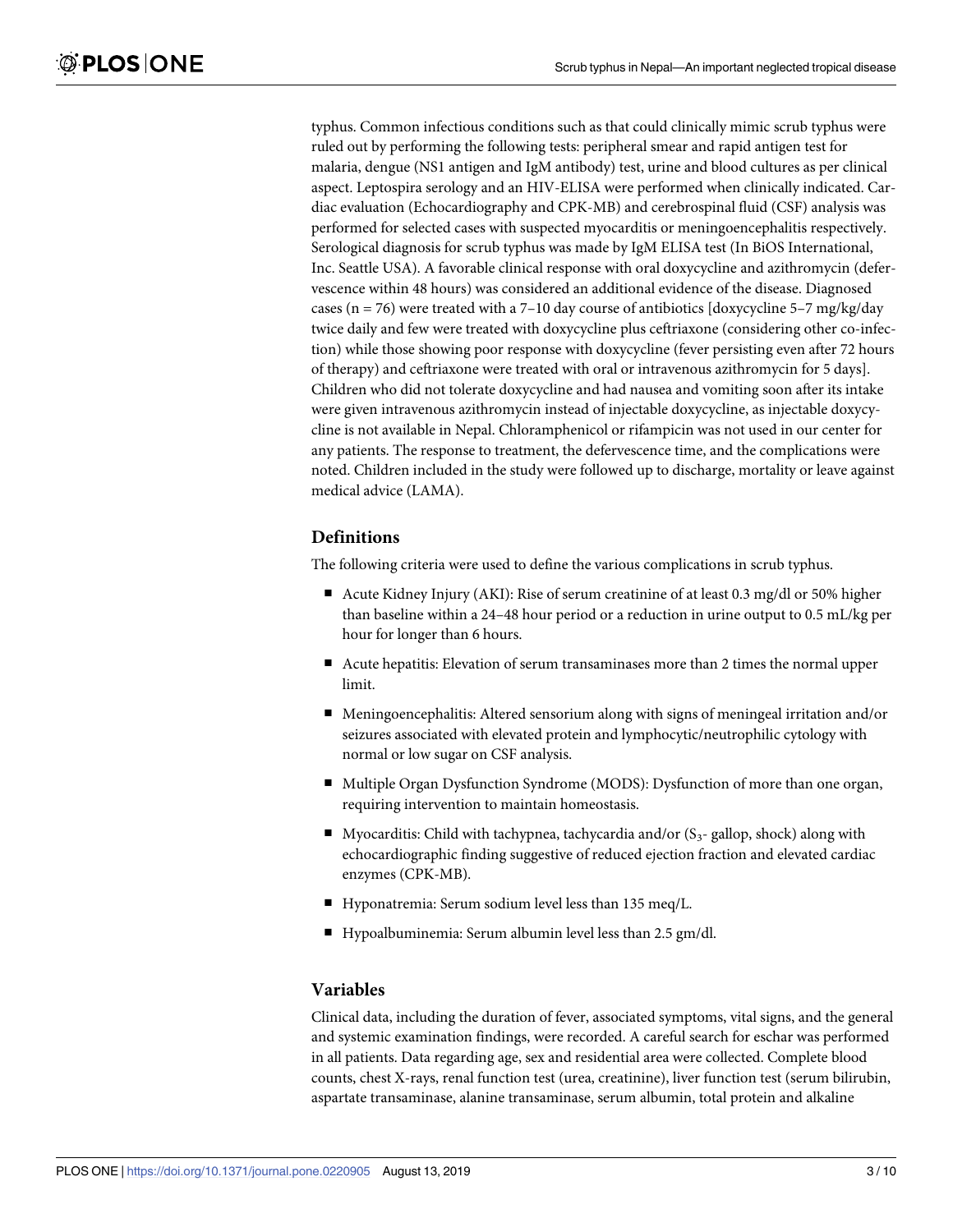phosphatase)) and urinalysis were performed at the time of presentation for all cases and were repeated if necessary.

#### **Statistical analysis**

The data were analyzed using SPSS software, version 16.0 (SPSS Inc., Chicago, IL). Descriptive statistics in terms of frequency, percentage, mean and standard deviation were calculated.

#### **Results**

#### **Clinico-demographic profile of scrub typhus cases**

Out of 312 cases tested for scrub typhus serology, 24.4% ( $n = 76$ ) were diagnosed with scrub typhus with age ranging from 2 to 16 years with mean age of  $8.8\pm3.8$  years and  $64.5\%$  (n = 49) being male. Most (83.3%) of the children were diagnosed in between the months of September and November. More than one third (42.11%) of the children were from Chitwan district, the district where the tertiary hospital was located, 28.9% from the neighboring district of Nawalparasi (28.95%) and the remaining 9.2% from other districts (Lamjung, Parbat, Rolpa, Bara, Dang and Baglung).

Table 1 shows the clinico-demographic profile of children at the time of admission.

All children ( $n = 76$ ) presented with fever. Among them, (43.4% ( $n = 33$ ) had history of fever for less than 5 days and remaining 56.6% ( $n = 43$ ), for more than 5 days. High grade fever (*>*101˚F) was recorded in 85.5% (n = 65) children during admission. Other common symptoms were headache, myalgia, vomiting, nausea, abdominal pain, dry cough, shortness of breath, altered sensorium, maculopapular rashes and generalised tonic clonic seizures (GTCS) respectively. Important clinical signs noticed on examination included lymphadenopathy (60.5%), hepatomegaly (47.4%), edema (26.3%), jaundice (26.3%), splenomegaly (15.8%). A necrotic eschar which is considered as most useful diagnostic sign for scrub typhus was present

| <b>Clinical manifestations</b> | $\mathbf N$ | $\%$ | Demographic data | N              | %    |
|--------------------------------|-------------|------|------------------|----------------|------|
| Fever                          | 76          | 100  | Age              |                |      |
| $<$ 5 days                     | 33          | 43.4 | $2-5$ years      | 19             | 25   |
| $>5$ days                      | 43          | 56.6 | $6-10$ years     | 26             | 34.2 |
| Headache                       | 57          | 75   | $11-16$ years    | 31             | 40.8 |
| Myalgia                        | 52          | 68.4 | <b>Sex</b>       |                |      |
| <b>Vomiting</b>                | 49          | 64.5 | Male             | 49             | 64.5 |
| Lymphadenopathy                | 46          | 60.5 | Female           | 27             | 35.5 |
| Nausea                         | 45          | 59.2 | Habitat          |                |      |
| Pain abdomen                   | 44          | 57.9 | Chitwan          | 32             | 42.1 |
| Hepatomegaly                   | 36          | 47.4 | Nawalparasi      | 22             | 28.9 |
| Dry cough                      | 27          | 35.5 | Makwanpur        | 8              | 10.5 |
| Edema                          | 20          | 26.3 | Gorkha           | 7              | 9.2  |
| Jaundice                       | 20          | 26.3 | Others           | $\overline{7}$ | 9.2  |
| Shortness of breath            | 17          | 22.4 |                  |                |      |
| Splenomegaly                   | 12          | 15.8 |                  |                |      |
| Altered sensorium              | 11          | 14.5 |                  |                |      |
| Rashes (maculopapular)         | 10          | 13.2 |                  |                |      |
| Seizures (GTCS)                | 9           | 11.8 |                  |                |      |
| Eschar                         | 9           | 11.8 |                  |                |      |

**Table 1. Clinico-demographic profile of scrub typhus.**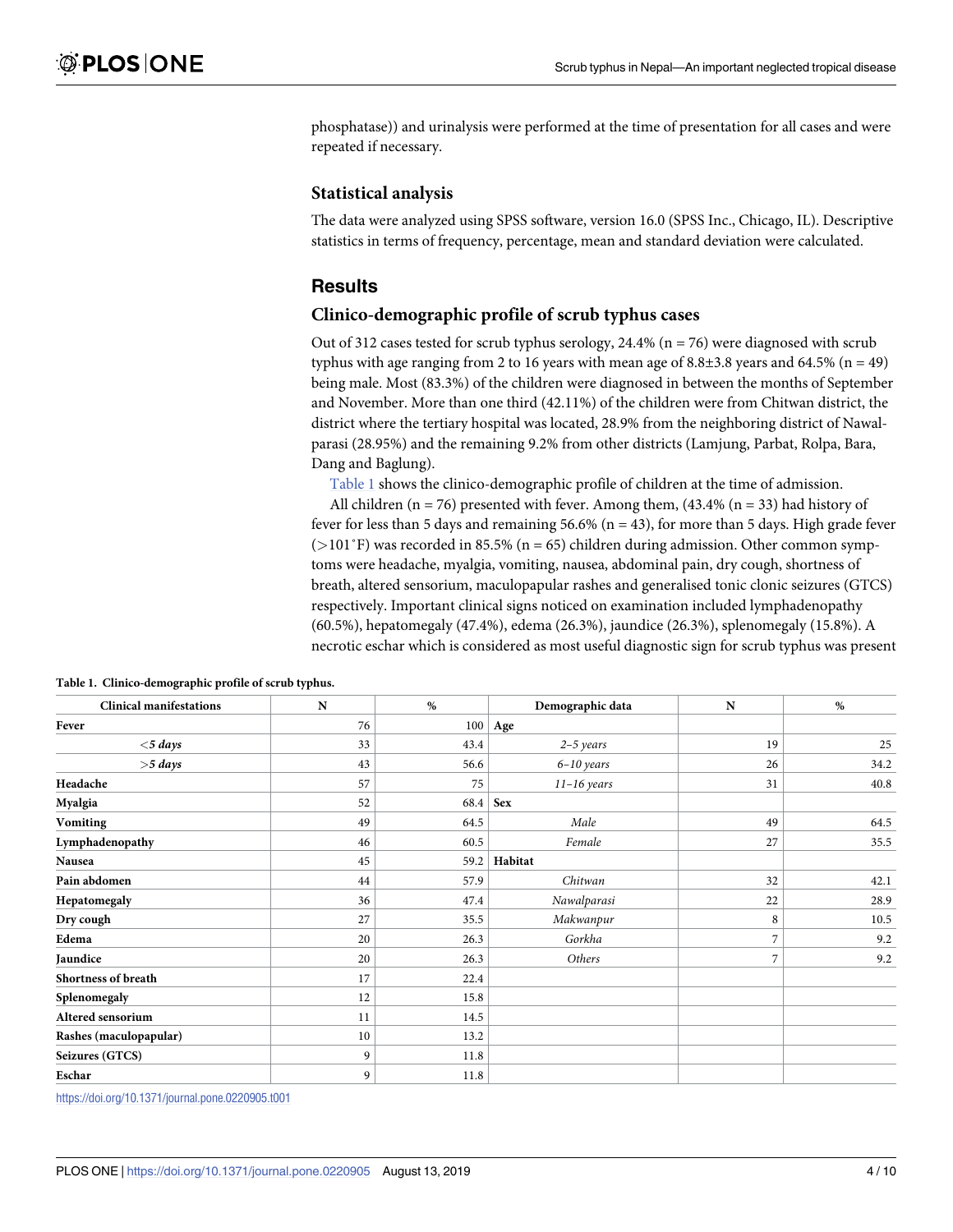| <b>Characteristics</b>                         | $Mean \pm SD$       |  |  |
|------------------------------------------------|---------------------|--|--|
| Total leucocyte count (cells/mm <sup>3</sup> ) | $9053.73 + 6222.25$ |  |  |
| Platelet count (cells/mm <sup>3</sup> )        | 141381.6±115976.4   |  |  |
| Bilirubin (mg/dl)                              |                     |  |  |
| <b>Total</b>                                   | $2.7 \pm 2.8$       |  |  |
| <b>Direct</b>                                  | $1.1 \pm 1.7$       |  |  |
| Aspartate transaminase (AST) (IU/L)            | $343.3 \pm 864.2$   |  |  |
| Alanine transaminase (ALT) (IU/L)              | $291.9 \pm 808.7$   |  |  |
| Serum albumin (gm/dl)                          | $3 \pm 0.7$         |  |  |
| Prothrombin time (PT) (secs)                   | $15.1 \pm 4.2$      |  |  |
| International normalised ratio (INR)           | $1.2 \pm 0.3$       |  |  |
| Urea $(mg/dl)$                                 | $46.2 + 41.7$       |  |  |
| Creatinine (mg/dl)                             | $0.8 \pm 0.5$       |  |  |

#### <span id="page-5-0"></span>**Table 2. Laboratory values of children with scrub typhus.**

AST, aspartate transaminase; ALT, alanine transaminase; PT, prothrombin time; INR, International normalised ratio.

<https://doi.org/10.1371/journal.pone.0220905.t002>

in  $11.8\%$  (n = 9) children. Groin and axilla was the most common site for eschar seen in our study.

#### **Laboratory parameters of children with scrub typhus**

Tables 2 and 3 depict the laboratory parameters of the children with scrub typhus.

Out of 76 cases, 11 (14.5%) had platelet count between 50001 to 10000/mm3 and 17 (22.4%) had between 10000 to 50000/mm<sup>3</sup> . Fifteen (19.7%) had direct bilirubin *>*2mg/dl and 46 (60.5%) had indirect bilirubin *>*1.2 mg/dl. Similarly, 22 (28.9%) had serum albumin *>*3.5gm/ dl and 37 (48.7%) had sodium level below 135 meq/l. Raised liver enzymes and raised creatinine values were seen in 34.2% and 65.8% respectively.

#### **Complications of scrub typhus**

[Table 4](#page-6-0) shows the most common complications were myocarditis ( $n = 55, 72.4\%$ ), hypoalbuminemia (n = 54, 71.1%), renal impairment (n = 50, 65.8%), hyponatremia (n = 37, 48.7%),

#### **Table 3. Laboratory findings of children with scrub typhus.**

| <b>Biochemical parameters</b>                                                |    |               |  |
|------------------------------------------------------------------------------|----|---------------|--|
|                                                                              | N  | $\frac{0}{0}$ |  |
| Raised bilirubin                                                             |    |               |  |
| Direct $(>2 \text{ mg/dl})$                                                  | 15 | 19.7          |  |
| Indirect $(>1.2 \text{ mg/dl})$                                              | 46 | 60.5          |  |
| Hypoalbuminemia $\left\langle \langle 2.5 \text{ gm/dl} \rangle \right\vert$ |    | 71.1          |  |
| Hyponatremia ( $\langle 135 \text{ meg/L}}$ )                                |    | 48.7          |  |
| Raised liver enzymes (AST and ALT >45 IU/L)                                  |    | 34.2          |  |
| Raised creatinine $(>1.5 \text{ mg/dl})$                                     |    | 65.8          |  |
| <b>Hematological Parameters</b>                                              |    |               |  |
| Platelet count (cells/mm <sup>3</sup> )                                      |    |               |  |
| 10000-50000                                                                  | 17 | 22.4          |  |
| 50001-100000                                                                 | 11 | 14.5          |  |
| 100001-150000                                                                | 22 | 28.9          |  |
| 150001-333000                                                                | 26 | 34.2          |  |
|                                                                              |    |               |  |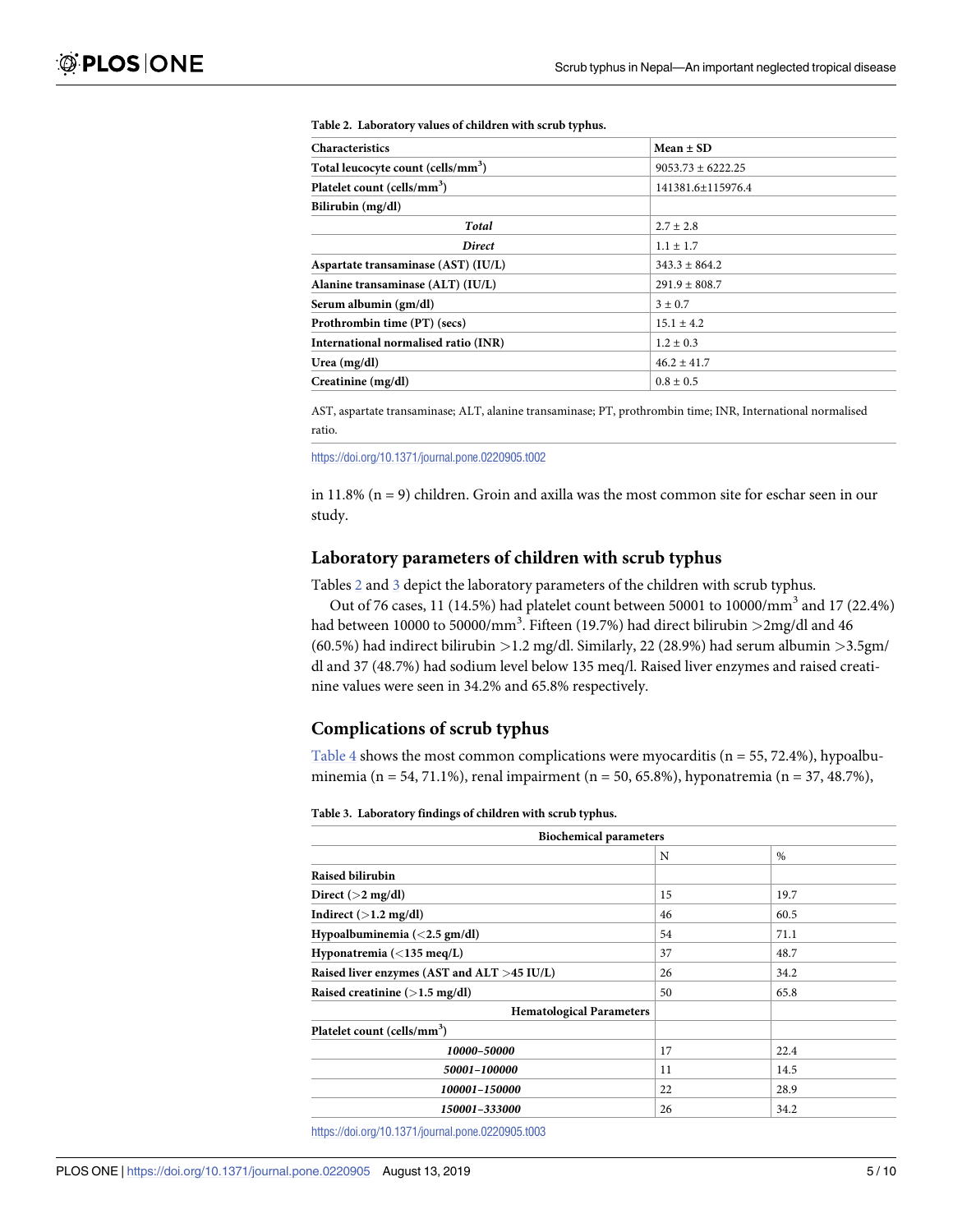#### <span id="page-6-0"></span>**[Table 4.](#page-5-0) Complications of scrub typhus.**

| <b>Characteristics</b>                   | Frequency $(N)$ | Percentage (%) |
|------------------------------------------|-----------------|----------------|
| <b>Cardiac Dysfunction (myocarditis)</b> | 55              | 72.4           |
| Hypoalbuminemia                          | 54              | 71.1           |
| Severe thrombocytopenia $(50,000/mm3)$   | 17              | 22.4           |
| Acute kidney injury                      | 50              | 65.8           |
| Hyponatremia                             | 37              | 48.7           |
| Hepatitis                                | 26              | 34.2           |
| Multi organ dysfunction syndrome (MODS)  |                 | 3.9            |

<https://doi.org/10.1371/journal.pone.0220905.t004>

hepatitis ( $n = 26, 34.2\%$ ) and severe thrombocytopenia (22.4%). Among 76 cases, 42 were managed in high dependency unit (HDU), 20 in general ward and 14 cases required pediatric intensive care unit (PICU) admission. Majority of children with myocarditis  $(S_3$ -gallop) received dobutamine (+/- low dose of diuretics) and those with shock received fluid boluses along with inotropes. Inotropes were given to 14 cases. Children with catecholamine resistant shock, worsening respiratory distress and Glasgow Coma Scale (GCS) less than 7 required ventilatory support. Out of 8 children received who ventilatory support, three of them expired due to multi-organ dysfunction syndrome. None of the children with AKI needed dialysis. Platelet transfusion was considered in all children with platelet count less than *<*20,000/mm<sup>3</sup> . Children with meningoencephalitis who showed increased CSF cell count (predominantly lymphocytic, few neutrophilic), raised protein and low sugar were treated as per protocol.

Doxycycline was commonly used (69.7%) in the treatment of scrub typhus followed by combination with azithromycin (18.4%). 67 (88.2%) recovered well and were discharged, 3 (3.9%) died due to multi-organ failure and 6 (7.9%) were discharged due to other reasons with lost to follow up (Table 5).

#### **Discussion**

The data of clinico-laboratory profile as well as the outcome of scrub typhus in children in Nepal is scarce. Males were more likely to be affected compared to females (64.5% versus 35.5%)  $[8-10]$ . The mean age of children in the present study was 8.8 years with three-quarter in between 6–16 years similar to findings reported by Bhat et al  $(2014)$  from north India [\[7\]](#page-9-0). The incidence of scrub typhus increased as the age increased in the present study which could be due to frequent exposures of chiggers in older children especially males while playing outdoor.

| <b>Treatment</b>             | Frequency | Percentage |  |
|------------------------------|-----------|------------|--|
| <b>Antibiotics Used</b>      |           |            |  |
| Doxycycline only             | 53        | 69.7       |  |
| Ceftriaxone and Azithromycin | 3         | 3.9        |  |
| Doxycycline and Azithromycin | 14        | 18.4       |  |
| <b>Others</b>                | 6         | 7.9        |  |
| <b>Clinical Outcomes</b>     |           |            |  |
| Recovered and discharged     | 67        | 88.2       |  |
| Death                        | 3         | 3.9        |  |
| Referred, LAMA               | 6         | 7.9        |  |

**Table 5. Treatment and clinical outcomes of children with scrub typhus.**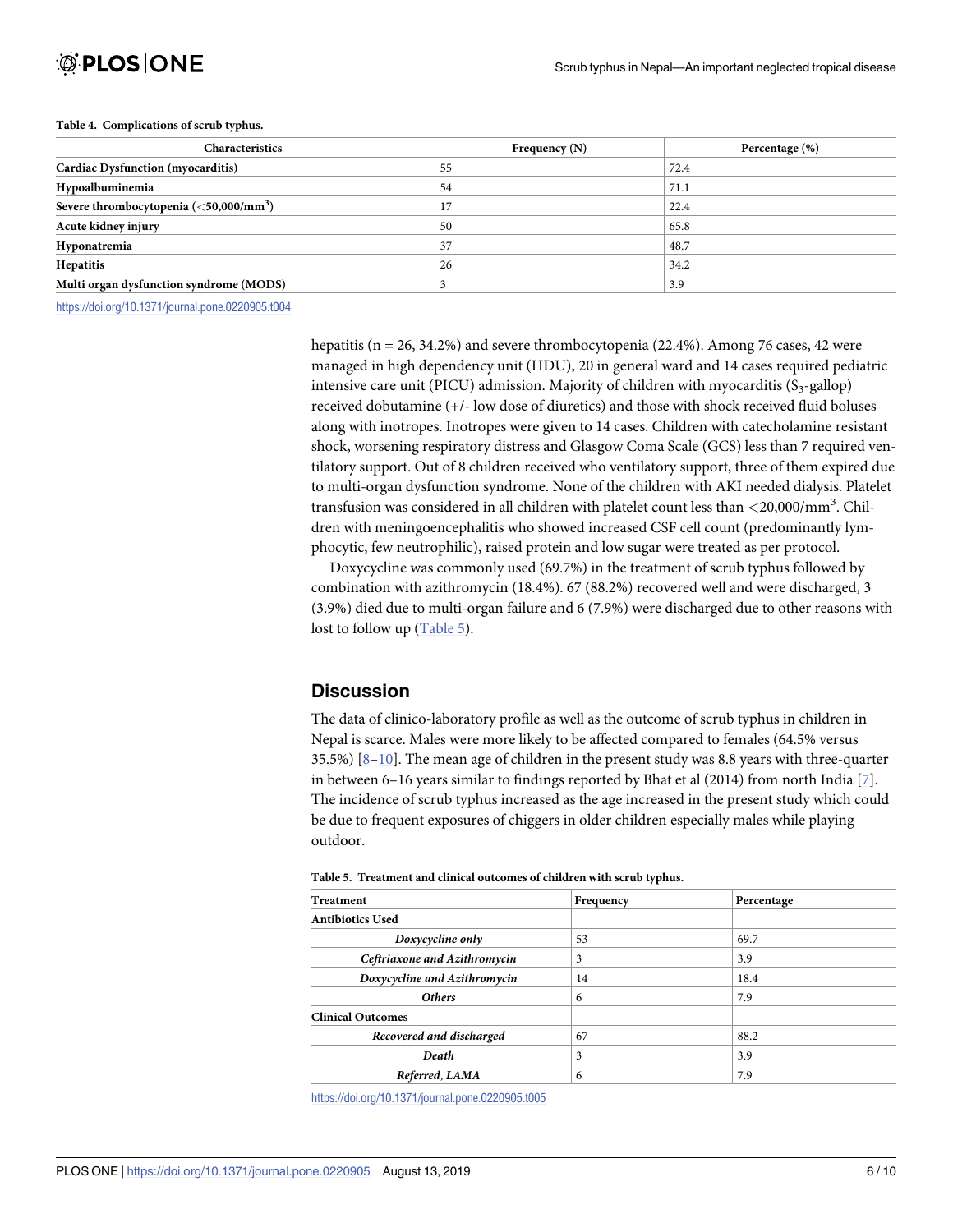<span id="page-7-0"></span>The clinical manifestations in scrub typhus are nonspecific and have wide variations in presentation. Majority of children in the present study were symptomatic (with fever, headache and myalgia). Recent studies conducted by Kumar et al and Palanivel et al also demonstrated fever to be present in all cases [[7](#page-9-0), [11](#page-9-0)].Hepatomegaly was seen in in 47.4% whereas edema and jaundice were noticed in 26.3% each. Edema has been reported from 37% up to 60% in two studies from India  $[7, 11]$  $[7, 11]$  $[7, 11]$  $[7, 11]$  $[7, 11]$ . Lymphadenopathy in the present study was 60.5% which was almost similar to a study done in Srilanka by Silva et al [[12](#page-9-0)] while Kumar et al found low incidence of lymphadenopathy in their study [\[13\]](#page-9-0). Eschar in the present study was 11.8%, similar to earlier studies from India [[6](#page-9-0), [14](#page-9-0)]. A recent study (2019) in India by Bal et al in 201 children with scrub typhus demonstrated the presence of eschar in 17.9% cases [[15](#page-9-0)].

However, few studies have reported the presence of eschar in 50–80% cases of scrub typhus [\[8](#page-9-0), [16](#page-9-0), [17](#page-9-0)]. In contrary, some authors have reported scrub typhus cases even without the presence of eschar. Presence of eschar in a child with fever, thrombocytopenia and renal impairment can be a useful clinical tool in excluding dengue infection in children with scrub typhus [\[2](#page-9-0), [10](#page-9-0), [18](#page-10-0), [19](#page-10-0)].

Previous studies have observed rashes ranging from 15–91% but in our study, rashes were observed only in 13.2% of cases [\[8, 16–](#page-9-0)[18, 20\]](#page-10-0).

Myocarditis (72.4%), hypoalbuminemia (71.1%) and AKI (65.8%) were three major complications seen in children with scrub typhus in the present study. Majority of children with myocarditis had shock at presentation and required fluid, diuretic therapy, fluid restriction, boluses and inotropic support as required. None of the AKI cases required dialysis as they improved with conservative management. The reason for renal impairment in majority of cases with scrub typhus may be due to multi-organ involvement/failure whereas pre-renal cause due to intravascular fluid depletion could also be another reason for acute kidney injury. The comparison of complications in the present study with other previous studies have been depicted in Table 6. Although the proportion of complications in a study done by Kumar et al. was low than the present study, myocarditis (34%), hypoalbuminemia (54%) and AKI (20%) comprised three leading complications in their study [[6](#page-9-0)]. Another recent longitudinal study (2016) in Meghalaya (India) in 90 scrub typhus cases with mean age (SD) 36.3 (13.4) years showed that acute hepatitis (n = 15, 16.7%), pneumonitis (n = 14, 15.6%) and AKI (n = 11, 12.2%) were common complications with  $38.5\%$  (n = 5) death due to MODS. This suggests that the complication rate in children are much higher when compared to adults with scrub typhus [\[21\]](#page-10-0).

A recent Cochrane review (2018) concluded that tetracycline, doxycycline, azithromycin, and rifampicin are effective drugs available for the treatment of scrub typhus and suggested that there may be little or no difference between tetracycline, doxycycline, and azithromycin as treatment options. The review also found that there were few treatment failures with the above mentioned drugs [\[22](#page-10-0)]. Majority of children in the present study were treated with doxycycline

| Complications                             | <b>Present Study</b> | Kumar et al [6] | Chanta et al [16] | Hung et al [8] | Somashekhar et al [14] |
|-------------------------------------------|----------------------|-----------------|-------------------|----------------|------------------------|
| Myocarditis                               | 72.4                 | 34              |                   |                |                        |
| Hypoalbuminemia                           | 71.1                 | 54              |                   |                |                        |
| Thrombocytopenia $(<100,000/\text{mm}^3)$ | 36.9                 | 32              | 80                | 50             | 63.4                   |
| Acute kidney injury (AKI)                 | 65.8                 | 20              |                   |                |                        |
| Hyponatremia                              | 48.7                 | 17              |                   |                |                        |
| Hepatitis                                 | 34.2                 | 31              | 75                | 91.3           | 70.7                   |
| Meningoencephalitis                       | 14.5                 | 17              |                   | 17.9           | 14.6                   |

**Table 6. Comparison of complications in the present study with other previous studies.**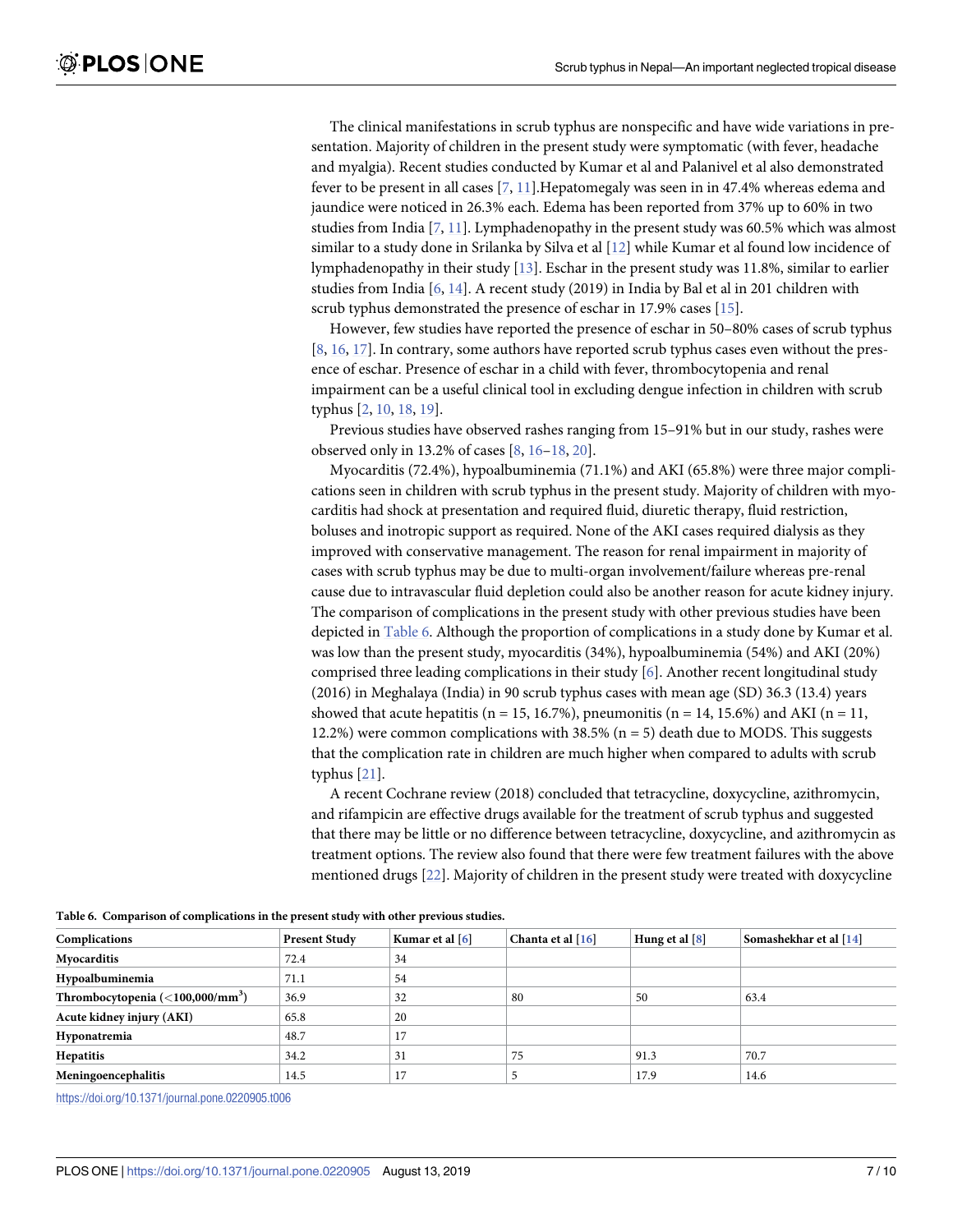<span id="page-8-0"></span>and showed a favorable clinical response. Previous studies have also shown a similar clinical response to doxycycline [[8](#page-9-0), [16](#page-9-0), [18](#page-10-0), [23](#page-10-0)]. Mortality rate in our study (3.9%) was lower than the study conducted by Kamarasu et al (15%) and Rathi et al (9%) [\[10,](#page-9-0) [24\]](#page-10-0).

The present study has some limitations. As the study was conducted in a tertiary care referral hospital, the present findings may not reflect the exact burden of the disease in the community. Scrub typhus was diagnosed with IgM ELISA as indirect immunofluorescence test which is considered as the gold standard diagnostic test and is not easily available in many hospitals in Nepal.

#### **Conclusion**

Scrub typhus should be considered as a differential in any community acquired undifferentiated febrile illness regardless of the presence of an eschar, and needs empirical therapy along with testing for scrub typhus. Myocarditis and acute kidney injury are important complications which when addressed early can prevent mortality. Use of doxycycline shows a favorable outcome.

#### **Supporting information**

**[S1 Checklist.](http://www.plosone.org/article/fetchSingleRepresentation.action?uri=info:doi/10.1371/journal.pone.0220905.s001) STROBE checklist.**  (DOC)

**[S1 Dataset.](http://www.plosone.org/article/fetchSingleRepresentation.action?uri=info:doi/10.1371/journal.pone.0220905.s002) Database.** Variables data of scrub typhus. (XLSX)

#### **Acknowledgments**

The authors acknowledge the management team of Chitwan Medical College for providing necessary cooperation and support during the study.

#### **Author Contributions**

- **Conceptualization:** Santosh Pathak, Nagendra Chaudhary, Prativa Dhakal, Disuja Shakya, Prativa Dhungel, Sandeep Shrestha, Shanti Regmi, Om P. Kurmi.
- **Data curation:** Santosh Pathak, Nagendra Chaudhary, Prativa Dhungel, Gagan Neupane, Shanti Regmi.
- **Formal analysis:** Santosh Pathak, Nagendra Chaudhary, Prativa Dhakal, Disuja Shakya, Prativa Dhungel, Sandeep Shrestha, Shanti Regmi, Om P. Kurmi.

**Investigation:** Disuja Shakya, Prativa Dhungel, Gagan Neupane, Shanti Regmi, Om P. Kurmi.

- **Methodology:** Santosh Pathak, Nagendra Chaudhary, Prativa Dhakal, Disuja Shakya, Prativa Dhungel, Gagan Neupane, Sandeep Shrestha, Shanti Regmi, Om P. Kurmi.
- **Project administration:** Shanti Regmi.

**Resources:** Santosh Pathak, Gagan Neupane, Shanti Regmi.

- **Software:** Santosh Pathak, Nagendra Chaudhary, Gagan Neupane, Sandeep Shrestha, Shanti Regmi, Om P. Kurmi.
- **Supervision:** Santosh Pathak, Nagendra Chaudhary, Prativa Dhakal, Disuja Shakya, Prativa Dhungel, Sandeep Shrestha, Shanti Regmi, Om P. Kurmi.

**Validation:** Nagendra Chaudhary, Disuja Shakya, Prativa Dhungel, Om P. Kurmi.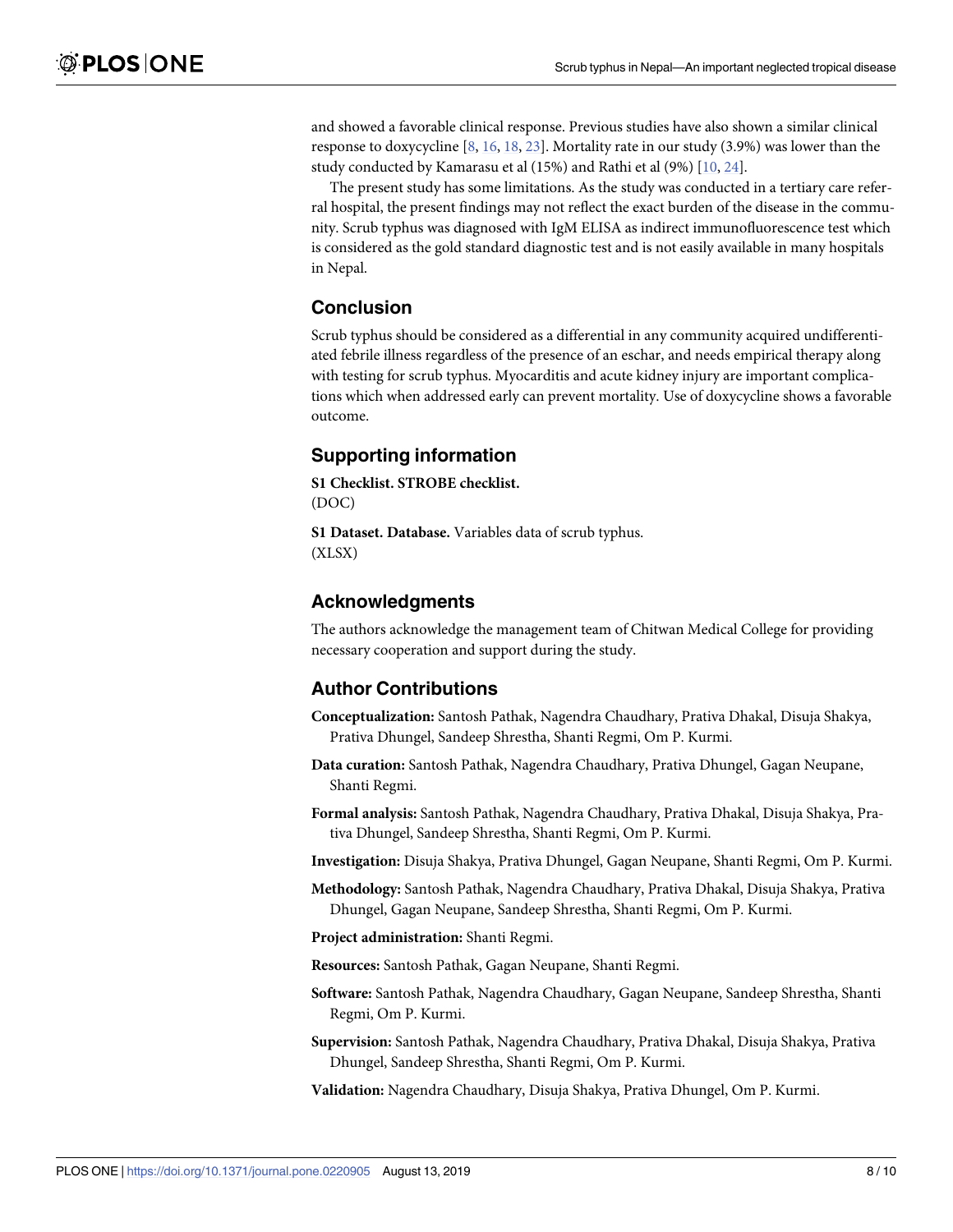<span id="page-9-0"></span>**Visualization:** Santosh Pathak, Gagan Neupane, Shanti Regmi.

- **Writing original draft:** Santosh Pathak, Nagendra Chaudhary, Prativa Dhakal, Disuja Shakya, Prativa Dhungel, Gagan Neupane, Sandeep Shrestha, Shanti Regmi, Om P. Kurmi.
- **Writing review & editing:** Santosh Pathak, Nagendra Chaudhary, Prativa Dhakal, Disuja Shakya, Prativa Dhungel, Gagan Neupane, Sandeep Shrestha, Shanti Regmi, Om P. Kurmi.

#### **References**

- **[1](#page-2-0).** Silpapojakul K. Scrub typhus in the Western Pacific region. Ann Acad Med Singapore. 1997 Nov; 26 (6):794–800. PMID: [9522982](http://www.ncbi.nlm.nih.gov/pubmed/9522982)
- **[2](#page-2-0).** Mahajan SK, Rolain J-M, Sankhyan N, Kaushal RK, Raoult D. Pediatric scrub typhus in Indian Himalayas. Indian J Pediatr. 2008 Sep; 75(9):947–9.<https://doi.org/10.1007/s12098-008-0198-z> PMID: [19011809](http://www.ncbi.nlm.nih.gov/pubmed/19011809)
- **[3](#page-2-0).** Murdoch DR, Woods CW, Zimmerman MD, Dull PM, Belbase RH, Keenan AJ, et al. The etiology of febrile illness in adults presenting to Patan hospital in Kathmandu, Nepal. Am J Trop Med Hyg. 2004 Jun; 70(6):670–5. PMID: [15211012](http://www.ncbi.nlm.nih.gov/pubmed/15211012)
- **[4](#page-2-0).** Upadhyaya BP, Shakya G, Adhikari S, Rijal N, Acharya J, Maharjan L, et al. Scrub Typhus: An Emerging Neglected Tropical Disease in Nepal. J Nepal Health Res Counc. 2016 May; 14(33):122–7. PMID: [27885295](http://www.ncbi.nlm.nih.gov/pubmed/27885295)
- **[5](#page-2-0).** Phuong HL, de Vries PJ, Nga TT, Giao PT, Hung LQ, Binh TQ, Nam NV, Nagelkerke N, Kager PA. Dengue as a cause of acute undifferentiated fever in Vietnam. BMC infectious diseases. 2006 Dec; 6 (1):123.
- **[6](#page-7-0).** Kumar M, Krishnamurthy S, Delhikumar CG, Narayanan P, Biswal N, Srinivasan S. Scrub typhus in children at a tertiary hospital in southern India: clinical profile and complications. J Infect Public Health. 2012 Mar; 5(1):82–8.<https://doi.org/10.1016/j.jiph.2011.11.001> PMID: [22341847](http://www.ncbi.nlm.nih.gov/pubmed/22341847)
- **[7](#page-2-0).** Kumar Bhat N, Dhar M, Mittal G, Shirazi N, Rawat A, Prakash Kalra B, et al. Scrub typhus in children at a tertiary hospital in north India: clinical profile and complications. Iran J Pediatr. 2014 Aug; 24(4):387– 92. PMID: [25755859](http://www.ncbi.nlm.nih.gov/pubmed/25755859)
- **[8](#page-6-0).** Huang C-T, Chi H, Lee H-C, Chiu N-C, Huang F-Y. Scrub typhus in children in a teaching hospital in eastern Taiwan, 2000–2005. Southeast Asian J Trop Med Public Health. 2009 Jul; 40(4):789–94. PMID: [19842416](http://www.ncbi.nlm.nih.gov/pubmed/19842416)
- **9.** Sirisanthana V, Puthanakit T, Sirisanthana T. Epidemiologic, clinical and laboratory features of scrub typhus in thirty Thai children. Pediatr Infect Dis J. 2003 Apr; 22(4):341–5. [https://doi.org/10.1097/01.inf.](https://doi.org/10.1097/01.inf.0000059400.23448.57)  [0000059400.23448.57](https://doi.org/10.1097/01.inf.0000059400.23448.57) PMID: [12690274](http://www.ncbi.nlm.nih.gov/pubmed/12690274)
- **[10](#page-6-0).** Kamarasu K, Malathi M, Rajagopal V, Subramani K, Jagadeeshramasamy D, Mathai E. Serological evidence for wide distribution of spotted fevers & typhus fever in Tamil Nadu. Indian J Med Res. 2007 Aug; 126(2):128–30. PMID: [17932437](http://www.ncbi.nlm.nih.gov/pubmed/17932437)
- **[11](#page-7-0).** Palanivel S, Nedunchelian K, Poovazhagi V, Raghunadan R, Ramachandran P. Clinical profile of scrub typhus in children. Indian J Pediatr. 2012 Nov; 79(11):1459–62. [https://doi.org/10.1007/s12098-012-](https://doi.org/10.1007/s12098-012-0721-0) [0721-0](https://doi.org/10.1007/s12098-012-0721-0) PMID: [22374234](http://www.ncbi.nlm.nih.gov/pubmed/22374234)
- **[12](#page-7-0).** De Silva N, Wijesundara S, Liyanapathirana V, Thevanesam V, Stenos J. Scrub Typhus among Pediatric Patients in Dambadeniya:A Base Hospital in Sri Lanka. Am J Trop Med Hyg. 2012 Aug 1; 87(2):342– 4.<https://doi.org/10.4269/ajtmh.2012.12-0170> PMID: [22855768](http://www.ncbi.nlm.nih.gov/pubmed/22855768)
- **[13](#page-7-0).** Kumar R, Thakur S, Bhawani R, Kanga A, Ranjan A. Clinical Profile and Complications of Scrub Typhus: Hospital-Based Study in Sub-Himalayan Region. J Assoc Physicians India. 2016 Dec; 64 (12):30–4. PMID: [28405985](http://www.ncbi.nlm.nih.gov/pubmed/28405985)
- **[14](#page-7-0).** Somashekar HR, Moses PD, Pavithran S, Mathew LG, Agarwal I, Rolain JM, et al. Magnitude and features of scrub typhus and spotted fever in children in India. J Trop Pediatr. 2006 Jun; 52(3):228–9. <https://doi.org/10.1093/tropej/fmi096> PMID: [16291832](http://www.ncbi.nlm.nih.gov/pubmed/16291832)
- **[15](#page-7-0).** Bal M, Mohanta MP, Sahu S, Dwibedi B, Pati S, Ranjit M. Profile of Pediatric Scrub Typhus in Odisha, India. Indian Pediatrics. 2019 Apr 1; 56(4):304–6. PMID: [31064899](http://www.ncbi.nlm.nih.gov/pubmed/31064899)
- **[16](#page-7-0).** Chanta C, Chanta S. Clinical study of 20 children with scrub typhus at Chiang Rai Regional Hospital. J Med Assoc Thail Chotmaihet Thangphaet. 2005 Dec; 88(12):1867–72.
- **[17](#page-7-0).** Lee C-S, Min I-S, Hwang J-H, Kwon K-S, Lee H-B. Clinical significance of hypoalbuminemia in outcome of patients with scrub typhus. BMC Infect Dis. 2010 Jul 21; 10:216. [https://doi.org/10.1186/1471-2334-](https://doi.org/10.1186/1471-2334-10-216) [10-216](https://doi.org/10.1186/1471-2334-10-216) PMID: [20646323](http://www.ncbi.nlm.nih.gov/pubmed/20646323)